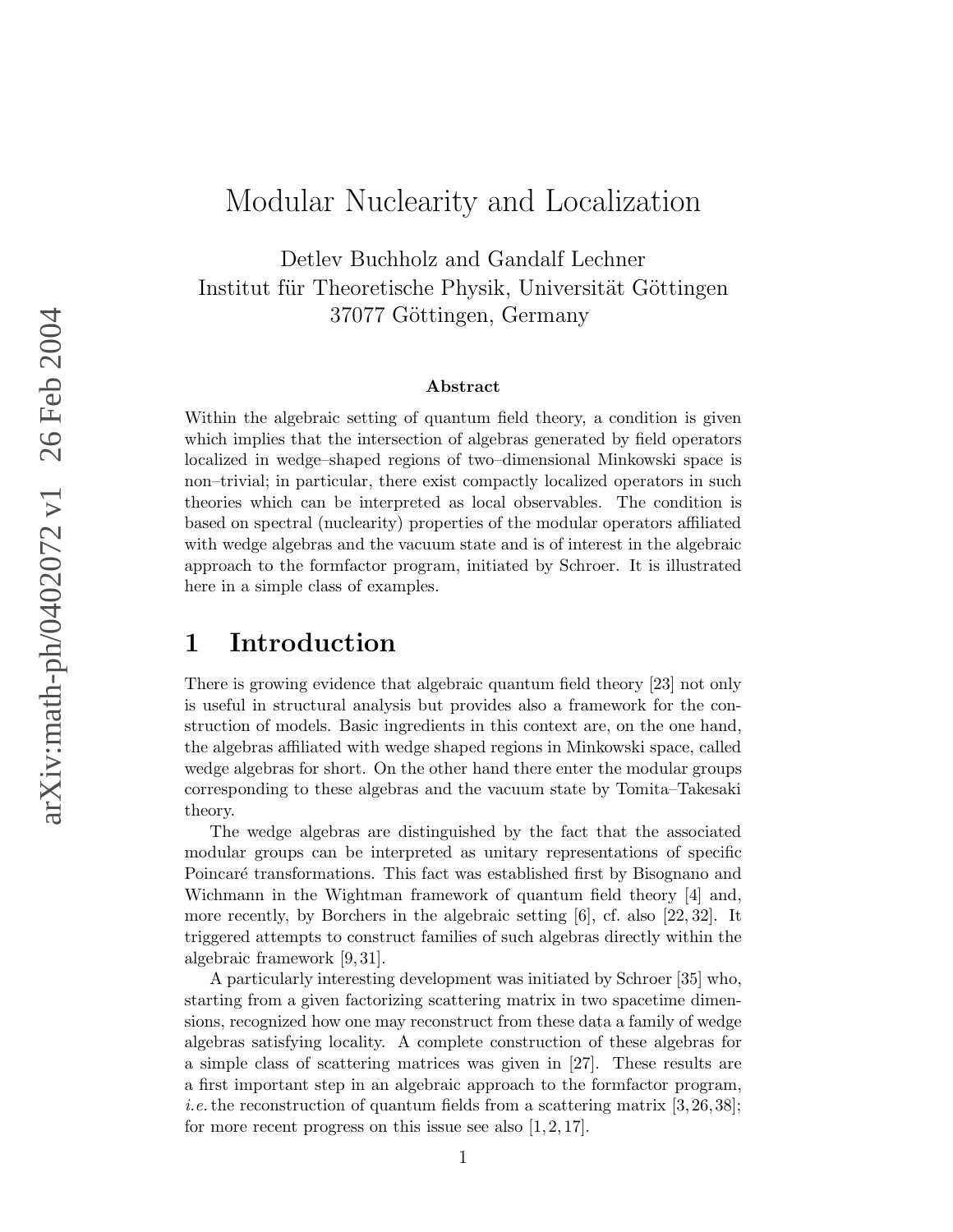The second step in this approach consists in showing that, besides field operators localized in wedges, there appear also local observables, i.e. operators which are localized in compact spacetime regions, such as double cones. As any double cone in two dimensions is the intersection of two opposite wedges, local observables ought to be elements of the intersection of wedge algebras. The question of whether these intersections are non–trivial turned out to be a difficult one, however, and has not yet been settled. Some ideas as to how this problem may be tackled in models are discussed in [37].

It is the aim of the present letter to point out an alternative strategy for the proof of the non–triviality of the intersections of wedge algebras. By combining results scattered in the literature and casting them into a simple condition, we will show that the non–triviality of these intersections can be deduced from spectral (nuclearity) properties of the modular operators on certain specific subspaces of the Hilbert space. Thus the algebraic problem of determining intersections of wedge algebras amounts to a problem in spectral analysis which seems to be better tractable.

The subsequent section contains an abstract version of our nuclearity condition and a discussion of its consequences in a general algebraic setting. In Section 3 these results are carried over to a family of theories with factorizing S–matrix in two–dimensional Minkowski space. It is shown that compactly localized operators exist in any theory complying with our condition. Section 4 illustrates the type of computations needed to verify this condition in a simple example. The article closes with a brief outlook.

### 2 Modular nuclearity and its consequences

In this section we present our nuclearity condition in a general setting, extracted from the more concrete structures in field theoretic models, and discuss its implications. We begin by introducing our notation and listing our assumptions.

(a) Let  $\mathcal H$  be a Hilbert space and let U be a continuous unitary representation of  $\mathbb{R}^2$  acting on  $\mathcal{H}$ . Choosing proper coordinates on  $\mathbb{R}^2$ ,  $x = (x_0, x_1)$ , the joint spectrum of the corresponding generators  $(P_0, P_1)$  of U is contained in the cone  $V_+ \doteq \{(p_0, p_1) \in \mathbb{R}^2 : p_0 \geq |p_1|\}$  and there is an (up to a phase unique) unit vector  $\Omega \in \mathcal{H}$  which is invariant under the action of U.

(b) There is a von Neumann algebra  $\mathcal{M} \subset \mathcal{B}(\mathcal{H})$  such that for each element x of the wedge  $W = \{y \in \mathbb{R}^2 : |y_0| + y_1 < 0\}$  the adjoint action of the unitaries  $U(x)$  induces endomorphisms of  $\mathcal{M}$ ,

<span id="page-1-0"></span>
$$
\mathcal{M}(x) \doteq U(x)\mathcal{M}U(x)^{-1} \subset \mathcal{M}, \quad x \in W.
$$
 (2.1)

Moreover,  $\Omega$  is cyclic and separating for M.

It is well known that, under these circumstances, the algebraic properties of  $M$  are strongly restricted. As a matter of fact, disregarding the trivial possibility that H is one–dimensional and  $\mathcal{M} = \mathbb{C}$ , the following result has been established in [28, Thm. 3].

**Lemma 2.1.** Under the preceding two conditions the algebra  $M$  is a factor of type  $III_1$  according to the classification of Connes.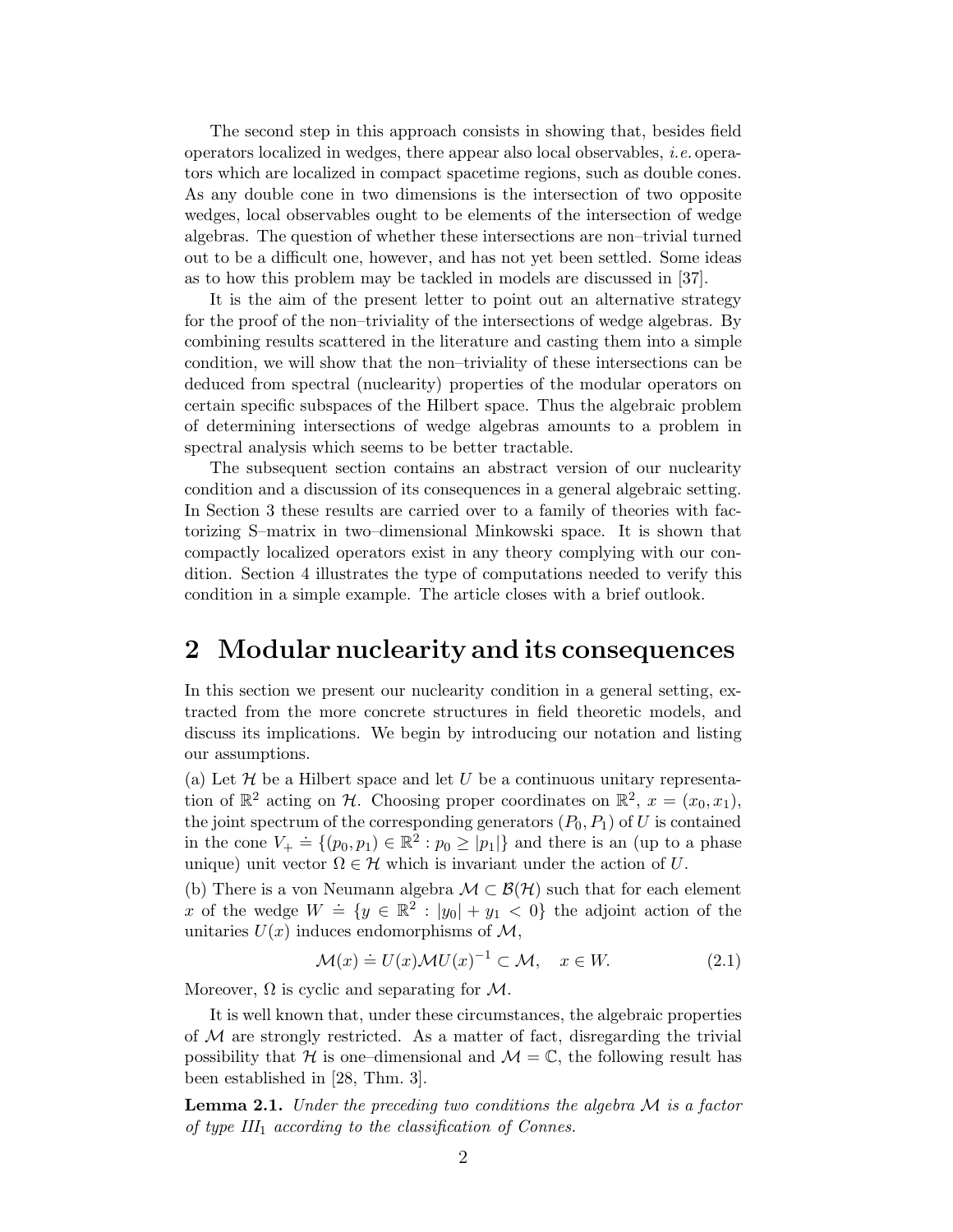It immediately follows from this result that the algebras  $\mathcal{M}(x)$  are factors of type  $III_1$  as well. Little is known, however, about the algebraic structure of the relative commutants  $\mathcal{M}(x) \cap \mathcal{M}$  of  $\mathcal{M}(x)$  in  $\mathcal{M}, x \in W$ . Even the question of whether these relative commutants are non–trivial has not been settled in this general setting. Yet this question turns out to have an affirmative answer and, as a matter of fact, the algebraic structures are completely fixed if the inclusions [\(2.1\)](#page-1-0) are split, *i.e.* if for each  $x \in W$  there is a factor N of type  $I_{\infty}$  such that

<span id="page-2-0"></span>
$$
\mathcal{M}(x) \subset \mathcal{N} \subset \mathcal{M}.\tag{2.2}
$$

First, the split property implies that  $\mathcal M$  is isomorphic to the unique [24] hyperfinite factor of type III<sub>1</sub>. We briefly recall here the argument: As  $\Omega$  is cyclic and separating for M, and hence for  $\mathcal{M}(x)$ , this is also true for N. It follows that N, being of type  $I_{\infty}$ , is separable in the ultraweak topology and consequently H is separable, cf. [21, Prop. 1.2]. Now, as U is continuous, M is continuous from the inside,  $\mathcal{M} = \bigvee_{x \in W} \mathcal{M}(x)$ . The split property thus implies that M can be approximated from the inside by separable type  $I_{\infty}$ factors and therefore is hyperfinite, cf. [11, Prop. 3.1]. Knowing also that it is of type  $III<sub>1</sub>$ , the assertion follows.

Secondly, the split property implies that  $\mathcal{M}(x) \cap \mathcal{M}, x \in W$ , is isomorphic to the hyperfinite factor of type  $III_1$  as well. This can be seen as follows [21]. On a separable Hilbert space  $\mathcal{H}$ , any factor of type III has cyclic and separating vectors [34, Cor. 2.9.28]. Moreover, for any von Neumann algebra on H with a cyclic and a separating vector there exists a dense  $G_{\delta}$ set of vectors which are both, cyclic and separating [20]. Now, taking into account that N is isomorphic to  $\mathcal{B}(\mathcal{H})$ , the relative commutant  $\mathcal{M}(x) \cap \mathcal{N}$ of the type III factor  $\mathcal{M}(x)$  in  $\mathcal N$  is (anti)isomorphic to  $\mathcal M(x)$  by Tomita– Takesaki theory. It is therefore of type III and has cyclic vectors in  $H$ . This holds a fortiori for  $\mathcal{M}(x)' \cap \mathcal{M} \supset \mathcal{M}(x)' \cap \mathcal{N}$  and, as  $\Omega$  is separating for M, the relative commutant  $\mathcal{M}(x)'\cap \mathcal{M}$  has a dense  $G_{\delta}$  set of cyclic and separating vectors. But the intersection of a finite number of dense  $G_{\delta}$  sets is non–empty. So we conclude that the triple M,  $\mathcal{M}(x)$  and  $\mathcal{M}(x) \cap \mathcal{M}(x)$ has a joint cyclic and separating vector in  $H$ . The inclusion [\(2.2\)](#page-2-0) is thus a standard split inclusion according to the terminology in [21]. In particular, there is a spatial isomorphism mapping  $\mathcal{M}(x) \bigvee \mathcal{M}'$  on  $\mathcal{H}$  onto  $\mathcal{M}(x) \otimes \mathcal{M}'$ on  $\mathcal{H} \otimes \mathcal{H}$  [19]. By taking commutants, we conclude that  $\mathcal{M}(x) \cap \mathcal{M}$  is isomorphic to  $\mathcal{M}(x) \otimes \mathcal{M}, x \in W$ . The statement about the algebraic structure of the relative commutant then follows.

It seems difficult, however, to establish the existence of intermediate type  $I_{\infty}$  factors  $\mathcal N$  in the inclusions [\(2.2\)](#page-2-0) for concretely given  $\{\mathcal M, U, \mathcal H\}$ , and this may be the reason why this strategy of establishing the non–triviality of relative commutants has been discarded in [37]. Yet the situation is actually not hopeless, the interesting point being that the existence of the desired factors can be derived from spectral properties of the modular operator  $\Delta$ affiliated with the pair  $(M, \Omega)$ . Recalling that a linear map from a Banach space into another one is said to be nuclear if it can be decomposed into a series of maps of rank one whose norms are summable, we extract the following pertinent condition from [12].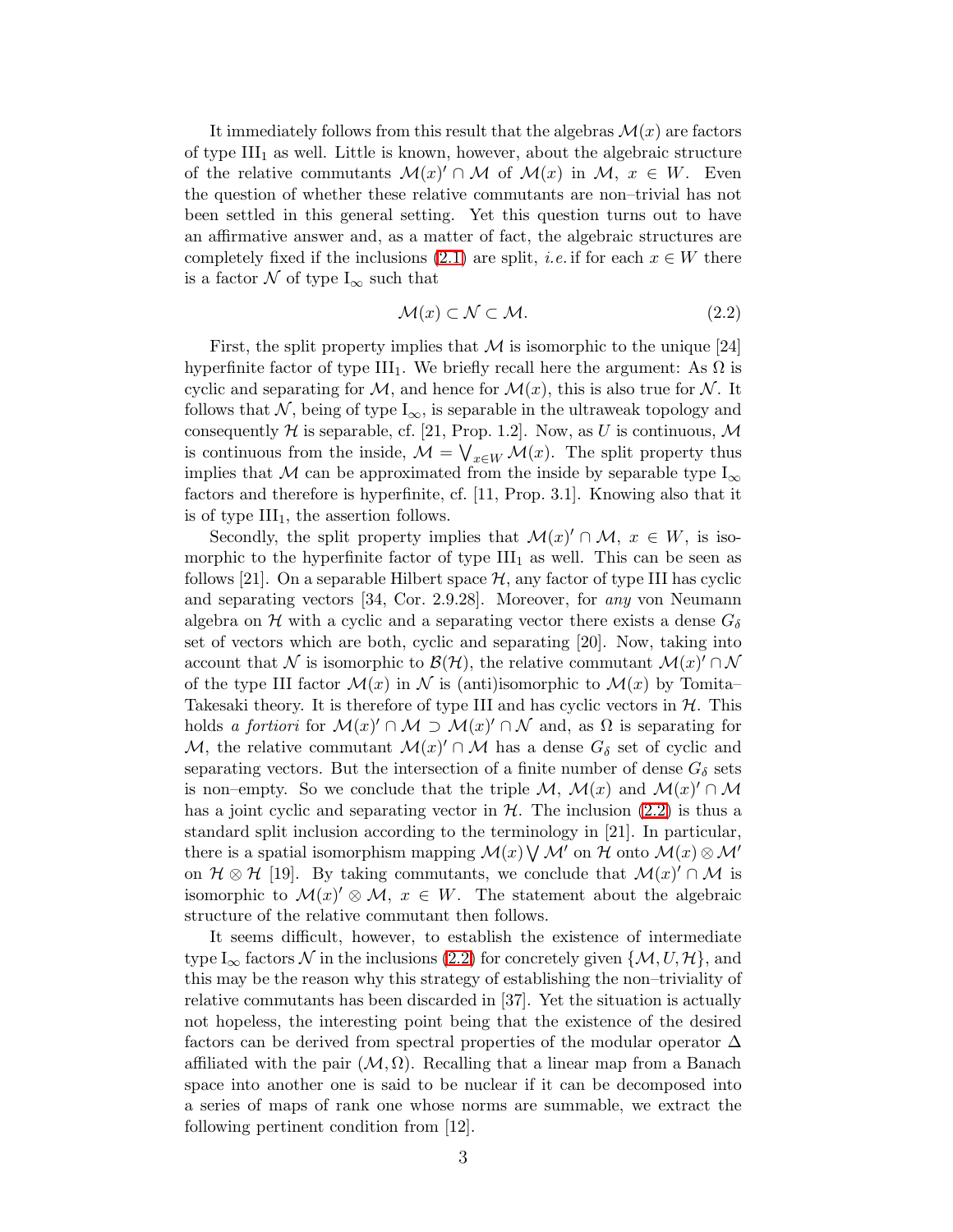(c) Modular Nuclearity Condition: For any given  $x \in W$  the map

<span id="page-3-0"></span>
$$
M \mapsto \Delta^{1/4} M \Omega, \quad M \in \mathcal{M}(x), \tag{2.3}
$$

is nuclear. Equivalently, since  $\Delta^{1/4}$  is invertible, the image of the unit ball in  $\mathcal{M}(x)$  under this map is a nuclear subset of  $\mathcal{H}$ .

Since  $\Omega$  is cyclic and separating for M and the algebras  $\mathcal{M}(x)$ , M both are factors, it follows from the modular nuclearity condition (c) that the inclusions  $\mathcal{M}(x) \subset \mathcal{M}, x \in W$ , are split [12, Thm. 3.3]. Conversely, if these inclusions are split, the map [\(2.3\)](#page-3-0) has to be compact, at least. Thus a proof of the split property [\(2.2\)](#page-2-0) amounts to a spectral analysis of the operator  $\Delta^{1/4}$ on the subspaces  $\mathcal{M}(x) \Omega \subset \mathcal{H}$ . This task is, as we shall see, manageable in concrete applications. We summarize the results of the preceding discussion in the following proposition.

<span id="page-3-1"></span>**Proposition 2.2.** Let  $\{M, U, H\}$  be a triple satisfying conditions (a), (b) and (c), stated above. Then, for  $x \in W$ ,

(i) the inclusion  $\mathcal{M}(x) \subset \mathcal{M}$  is split;

(ii) the relative commutant  $\mathcal{M}(x) \cap \mathcal{M}$  is isomorphic to the unique hyperfinite type  $III_1$  factor. In particular, it has cyclic and separating vectors.

We conclude this section by noting that any triple  $\{\mathcal{M}, U, \mathcal{H}\}\$ as in the preceding proposition can be used to construct a non–trivial Poincaré covariant net of local algebras on two–dimensional Minkowski space  $\mathbb{R}^2$ . Following closely the discussion in  $[5, 6]$ , we first note that the modular group  $\Delta^{is}, s \in \mathbb{R}$ , and the modular conjugation J affiliated with  $(\mathcal{M}, \Omega)$  can be interpreted as representations of proper Lorentz transformations  $\Lambda$  (having determinant one). More specifically, if  $\Lambda$  is any such transformation and  $\Lambda = (-1)^{\sigma} B(\theta)$  its polar decomposition, where  $\sigma \in \{0,1\}$  and  $B(\theta)$  is a boost with rapidity  $\theta \in \mathbb{R}$ , one can show that

$$
U(x,\Lambda) \doteq U(x) J^{\sigma} \Delta^{i\theta/2\pi}
$$
 (2.4)

defines a continuous (anti)unitary representation of the proper Poincaré group [5]. Moreover,  $\Omega$  is invariant under the action of these operators and may thus be interpreted as a vacuum state. Setting  $\mathcal{R}(\Lambda W + x)$  =  $U(x,\Lambda) \mathcal{M} U(x,\Lambda)^{-1}$ , one obtains a local (as a matter of fact, Haag-dual) Poincaré covariant net of wedge algebras on  $\mathbb{R}^2$ . Denoting the double cones in  $\mathbb{R}^2$  by  $C_{x,y} \doteq (-W+x) \cap (W+y)$ ,  $x-y \in W$ , the corresponding algebras

$$
\mathcal{R}(C_{x,y}) \doteq \mathcal{R}(W+x)' \cap \mathcal{R}(-W+y)' = \mathcal{M}(x)' \cap \mathcal{M}(y) \tag{2.5}
$$

are non–trivial according to the preceding proposition. As was shown in [5], they form a local net on  $\mathbb{R}^2$  which is relatively local to the wedge algebras and transforms covariantly under the adjoint action of  $U(x, \Lambda)$ . It may thus be interpreted as a net of local observables. The vacuum vector  $\Omega$  need not be cyclic for the local algebras, however. In fact, thinking of theories exhibiting solitonic excitations of  $\Omega$  which are localized in wedge regions, this may also not be expected in general.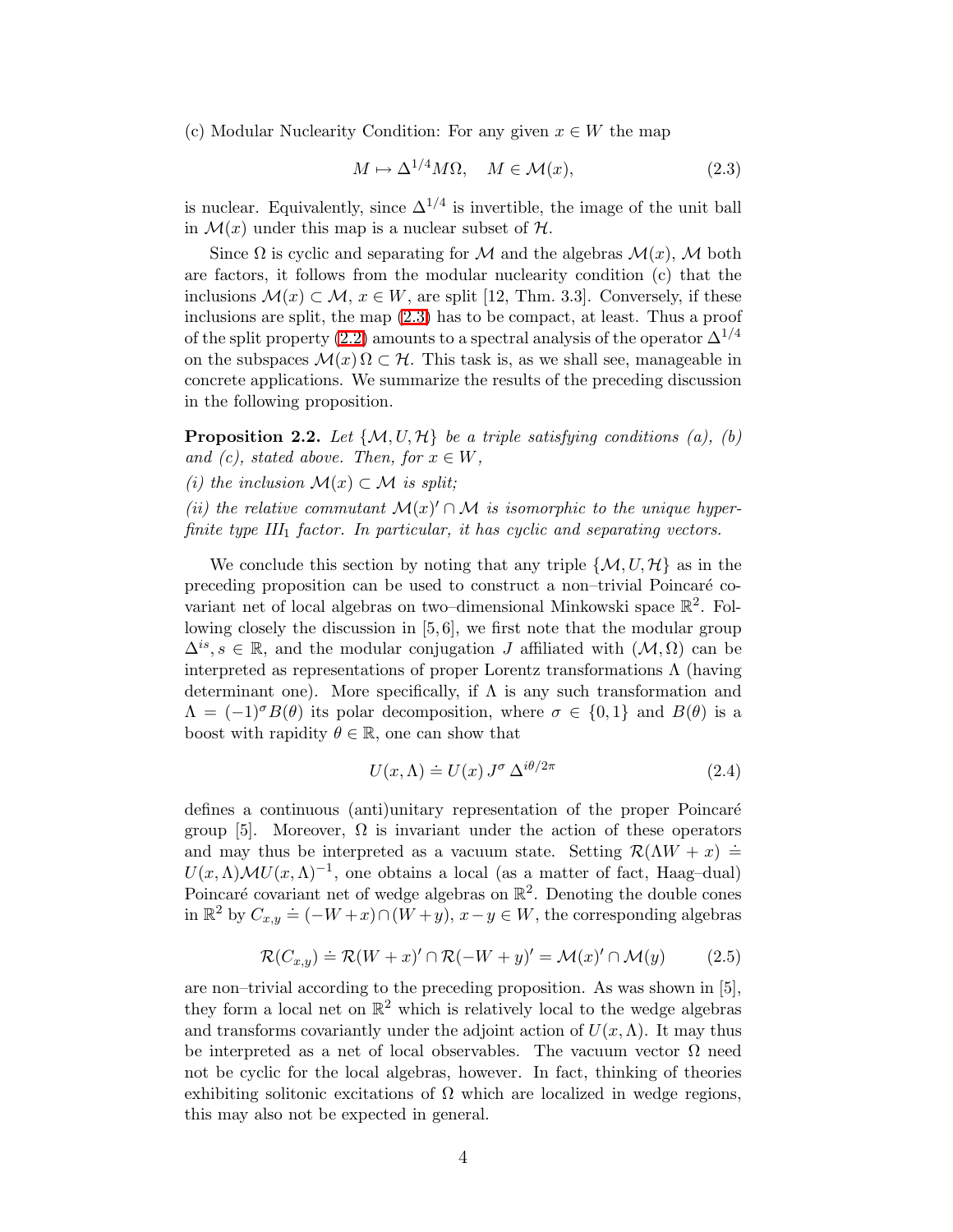## 3 Applications to field theoretic models

We carry over now the results of the preceding section to the framework of two–dimensional models and indicate their significance for the formfactor program, i.e.the reconstruction of local observables and fields from a given factorizing scattering matrix.

For the sake of concreteness, we restrict attention here to the theory of a single massive particle with given two–particle scattering function  $S_2$ , as considered in [35,36] and described in more detail in [27]. The Hilbert space of the theory is conveniently represented as the  $S_2$ -symmetrized Fock space  $\mathcal{H} = \bigoplus_{n=0}^{\infty} \mathcal{H}_n$ . Here the subspace  $\mathcal{H}_0$  consists of multiples of the vacuum vector  $\Omega$  and, using the parameterization of the mass shell by the rapidity θ,

$$
p(\theta) = m\left(\text{ch}(\theta), \text{sh}(\theta)\right), \quad \theta \in \mathbb{R},\tag{3.1}
$$

the single particle space  $\mathcal{H}_1$  can be identified with the space of square integrable functions  $\theta \mapsto \Psi_1(\theta)$  with norm given by

$$
\|\Psi_1\|^2 = \int d\theta \, |\Psi_1(\theta)|^2. \tag{3.2}
$$

The elements of the *n*–particle space  $\mathcal{H}_n$  are represented by square integrable functions  $\theta_1 \dots \theta_n \mapsto \Psi_n(\theta_1, \dots, \theta_n)$  which are S<sub>2</sub>–symmetric,

$$
\Psi_n(\theta_1,\ldots,\theta_{i+1},\theta_i,\ldots,\theta_n) = S_2(\theta_i-\theta_{i+1}) \Psi_n(\theta_1,\ldots,\theta_i,\theta_{i+1},\ldots,\theta_n). \tag{3.3}
$$

Here  $\zeta \mapsto S_2(\zeta)$  is the scattering function which is continuous and bounded on the strip  $\{\zeta \in \mathbb{C} : 0 \leq \text{Im }\zeta \leq \pi\}$ , analytic in its interior and satisfies, for  $\theta \in \mathbb{R}$ , the unitarity and crossing relations

$$
S_2(\theta)^{-1} = \overline{S_2(\theta)} = S_2(-\theta) = S_2(\theta + i\pi).
$$
 (3.4)

On  $H$  there acts a continuous unitary representation U of the proper orthochronous Poincaré group, given by

$$
(U(x, B(\theta)) \Psi)_n(\theta_1, \dots, \theta_n) \doteq e^{ix \sum_{j=1}^n p(\theta_j)} \Psi_n(\theta_1 - \theta, \dots, \theta_n - \theta).
$$
 (3.5)

It satisfies the relativistic spectrum condition, *i.e.* the joint spectrum of the generators  $P = (P_0, P_1)$  of the translations  $U(\mathbb{R}^2, 1)$  is contained in  $V_+$ . Moreover, there is an antiunitary operator  $J$  on  $H$ , representing the PCT symmetry. It is given by

$$
(J\Psi)_n(\theta_1,\ldots,\theta_n) \doteq \overline{\Psi_n(\theta_n,\ldots,\theta_1)}.
$$
\n(3.6)

As in the case of the bosonic and fermionic Fock spaces, one can define creation and annihilation operators  $z^{\dagger}(\theta)$ ,  $z(\theta)$  (in the sense of operator valued distributions) on the dense subspace  $\mathcal{D} \subset \mathcal{H}$  of vectors with a finite particle number. They are hermitian conjugates with respect to each other and satisfy the Fadeev–Zamolodchikov relations

$$
z^{\dagger}(\theta)z^{\dagger}(\theta') = S_2(\theta - \theta')z^{\dagger}(\theta')z^{\dagger}(\theta), \quad z(\theta)z(\theta') = S_2(\theta - \theta')z(\theta')z(\theta),z(\theta)z^{\dagger}(\theta') = S_2(\theta' - \theta)z^{\dagger}(\theta')z(\theta) + \delta(\theta - \theta')1.
$$
 (3.7)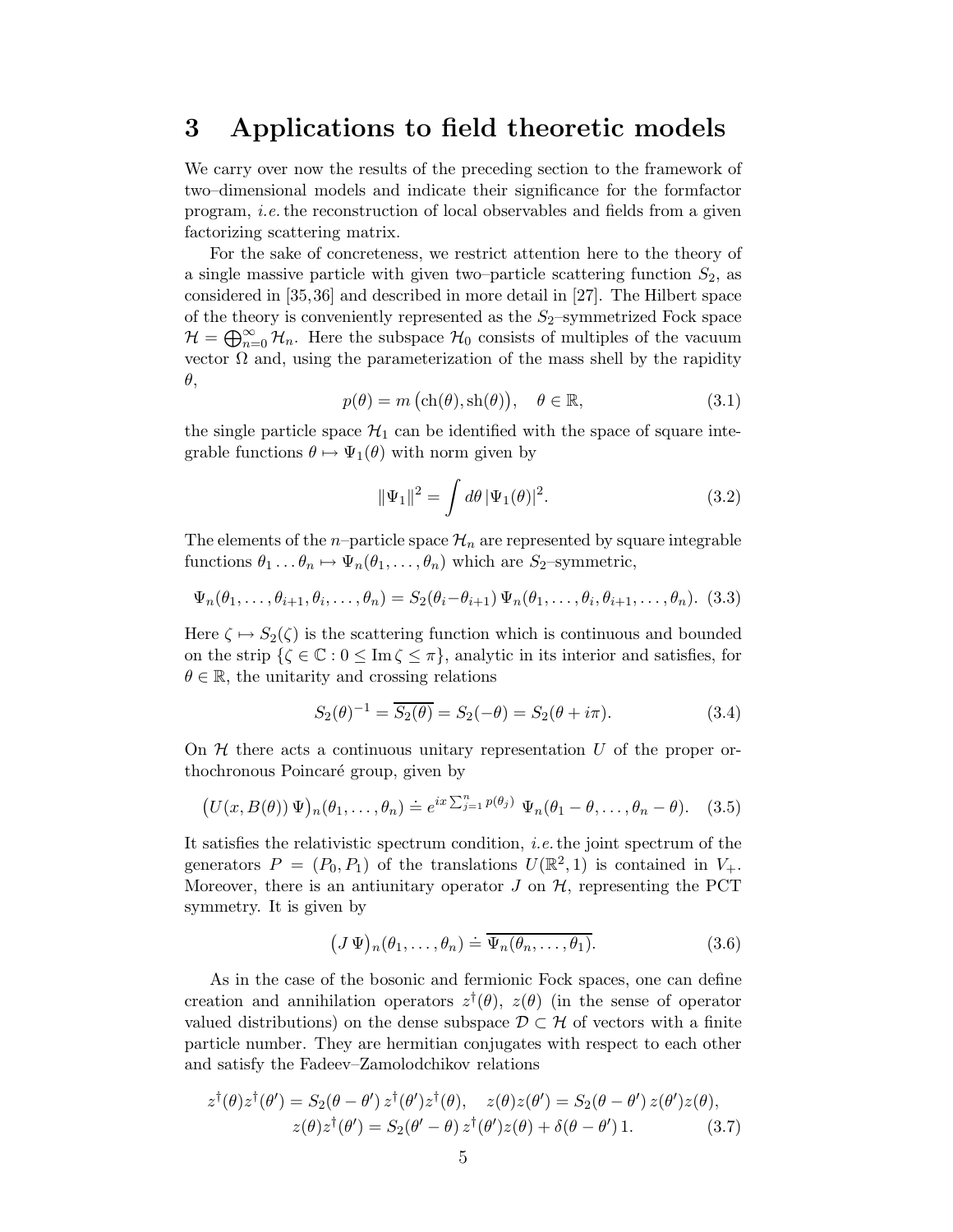Their action on  $\mathcal D$  is fixed by the equations

$$
(z^{\dagger}(\theta_1)\dots z^{\dagger}(\theta_n)\Omega,\Psi) = (n!)^{1/2}\,\Psi_n(\theta_1,\dots,\theta_n), \quad z(\theta)\,\Omega = 0. \tag{3.8}
$$

With the help of these creation and annihilation operators one can define on  $\mathcal D$  a field  $\phi$ , setting

$$
\phi(f) \doteq z^{\dagger}(f_+) + z(f_-), \quad f \in \mathcal{S}(\mathbb{R}^2), \tag{3.9}
$$

where

$$
f_{\pm}(\theta) \doteq (2\pi)^{-1} \int dx f(x) e^{\pm ip(\theta)x}
$$
 (3.10)

and we adopt the convention that, both,  $z^{\dagger}(\cdot)$  and  $z(\cdot)$  are complex linear on the space of test functions.

It has been shown in [27] that  $\phi$  transforms covariantly under the adjoint action of the proper orthochronous Poincaré group,

<span id="page-5-0"></span>
$$
U(x, B) \phi(f) U(x, B)^{-1} = \phi(f_{x, B}), \tag{3.11}
$$

where  $f_{x,B}(y) \doteq f(B^{-1}(y-x)), y \in \mathbb{R}^2$ . Moreover,  $\phi$  is real,  $\phi(f)^* \supset \phi(\overline{f}),$ and each vector in  $\mathcal D$  is entire analytic for the operators  $\phi(f)$ . Since  $\mathcal D$ is stable under their action, these operators are essentially selfadjoint on this domain for real f. We mention as an aside that the fields  $\phi(f)$  are polarization–free generators in the sense of [7].

Denoting the selfadjoint extensions of  $\phi(f)$ , f real, by the same symbol, one can define the von Neumann algebras

$$
\mathcal{R}(W+x) \doteq \{e^{i\phi(f)} : \text{supp} f \subset W+x\}^{\prime\prime}, \quad x \in \mathbb{R}^2, \tag{3.12}
$$

where W denotes, as before, the wedge  $W \doteq \{y \in \mathbb{R}^2 : |y_0| + y_1 < 0\}$ . With the help of the PCT operator J one can also define algebras corresponding to the opposite wedges,

$$
\mathcal{R}(-W - x) \doteq J \mathcal{R}(W + x) J, \quad x \in \mathbb{R}^2.
$$
 (3.13)

Now, given an arbitrary proper Lorentz transformation Λ with polar decomposition  $\Lambda = (-1)^{\sigma} B$ ,  $\sigma \in \{0,1\}$ , one obtains a representation of the proper Poincaré group, setting  $U(x, \Lambda) \doteq U(x, B)J^{\sigma}$ . It then follows from the covariance properties [\(3.11\)](#page-5-0) of the field that

$$
U(x,\Lambda)\mathcal{R}(\pm W+y)U(x,\Lambda)^{-1} = \mathcal{R}(\pm(-1)^\sigma W + \Lambda y + x),\tag{3.14}
$$

taking into account that the wedge  $W$  is stable under the action of boosts. So, by this construction, one arrives at a Poincaré covariant net of wedge algebras on two–dimensional Minkowski space.

It has been shown in [27] that this net is local,

<span id="page-5-1"></span>
$$
\mathcal{R}(\pm W + x) \subset \mathcal{R}(\mp W + x)',\tag{3.15}
$$

and that  $\Omega$  is cyclic and separating for the wedge algebras (and hence for their commutants).

The triple  $\{R(W), U(\mathbb{R}^2, 1), \mathcal{H}\}$  satisfies conditions (a) and (b) given in the preceding section. More can be said by making use of modular theory and certain specific domain properties of the field  $\phi$ .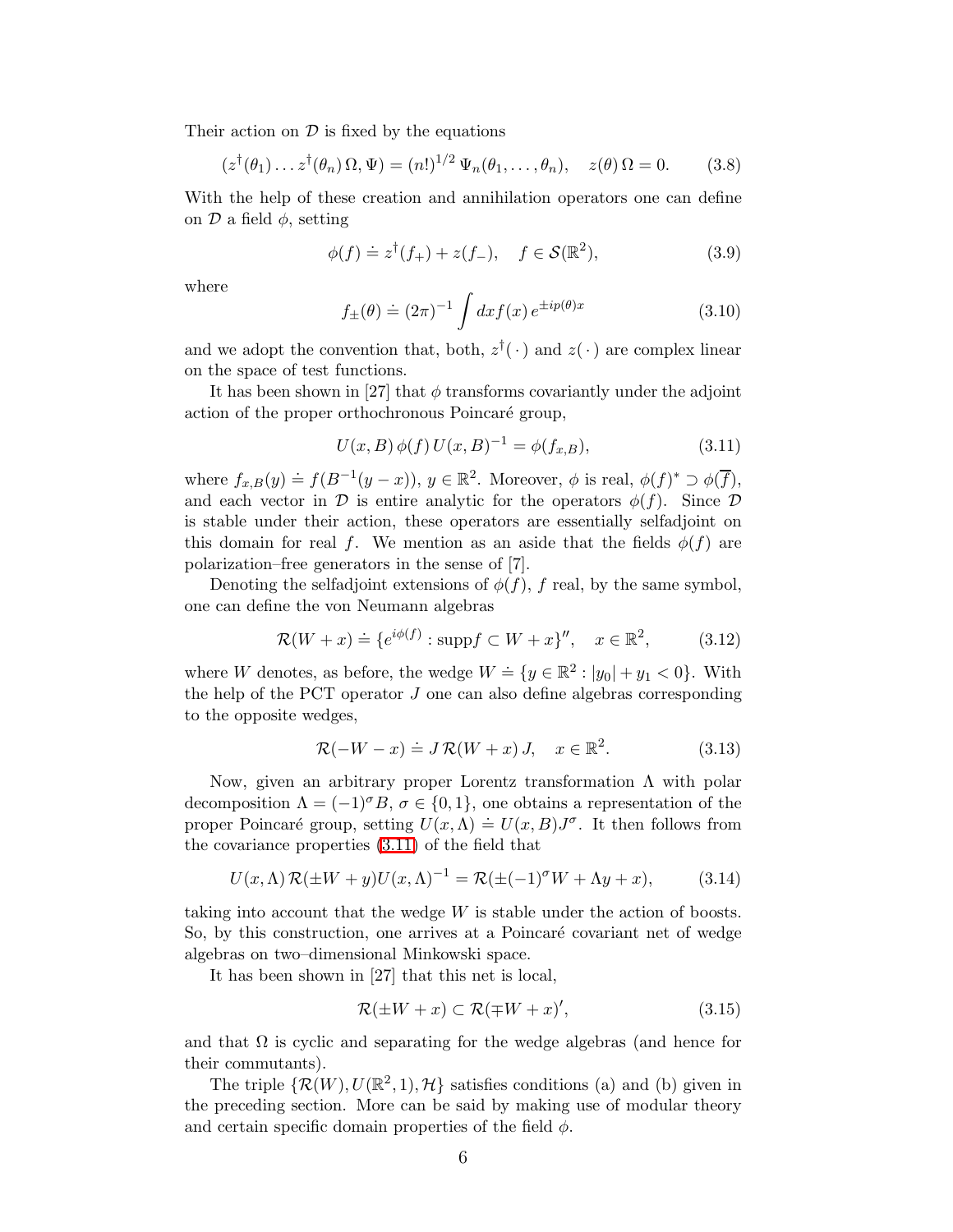#### **Proposition 3.1.** Let  $\mathcal{R}(W)$  be the algebra defined above. Then

(i) the modular group and conjugation affiliated with  $(\mathcal{R}(W), \Omega)$  are given by  $\mathbb{R} \ni \lambda \mapsto U(0, B(2\pi\lambda))$  and J, respectively; (ii)  $\mathcal{R}(W)' = \mathcal{R}(-W)$  (Haag duality).

*Proof.* Let  $\Delta_W$ ,  $J_W$  be the modular operator and conjugation, respectively, affiliated with  $(\mathcal{R}(W), \Omega)$ . It follows from modular theory that any boost  $U(0, B)$  commutes with  $\Delta_W$  and  $J_W$  since  $\Omega$  is invariant and  $\mathcal{R}(W)$  is stable under its (adjoint) action. Hence  $\lambda \mapsto V(\lambda) = U(0, B(2\pi\lambda))\Delta_W^{-i\lambda}$  is a continuous unitary representation of  $\mathbb R$  with the latter properties. Moreover,  $V(\lambda)$  commutes with all boosts  $U(0, B)$  and, by a theorem of Borchers [5], also with all translations  $U(x, 1)$ . Since the restriction of U to the proper orthochronous Poincaré group acts irreducibly on  $\mathcal{H}_1$ , one concludes that  $V(\lambda) \upharpoonright \mathcal{H}_1 = e^{i\lambda c} 1$  for fixed real c and any  $\lambda \in \mathbb{R}$ .

Now, for real f with supp $f \subset W$ ,  $\phi(f)$  is a selfadjoint operator affiliated with  $\mathcal{R}(W)$ , and the same holds for  $\phi_{\lambda}(f) = V(\lambda)\phi(f)V(\lambda)^{-1}$ ,  $\lambda \in \mathbb{R}$ , because of the stability of  $\mathcal{R}(W)$  under the adjoint action of  $V(\lambda)$ . So both operators commute with all elements of  $\mathcal{R}(W)'$ . Since  $\Omega$  is invariant under the action of  $V(\lambda)^{-1}$  and since  $\phi(f) \Omega \in \mathcal{H}_1$ , the preceding result implies

$$
(\phi_{\lambda}(f) - e^{i\lambda c}\phi(f))A'\Omega = 0, \quad A' \in \mathcal{R}(W)'.\tag{3.16}
$$

It will be shown below that the dense set of vectors  $\mathcal{R}(W)'\Omega$  is a core, both, for  $\phi(f)$  and  $\phi_{\lambda}(f)$ . Hence  $\phi_{\lambda}(f) = e^{i\lambda c}\phi(f)$  which, in view of the selfadjointness of the field operators, is only possible if  $c = 0$ . This holds for any choice of f within the above limitations, so  $V(\lambda)$  acts trivially on  $\mathcal{R}(W)$ . Taking also into account that  $\Omega$  is cyclic for  $\mathcal{R}(W)$ , one arrives at  $V(\lambda) = 1, \lambda \in \mathbb{R}$ , from which the first part of statement (i) follows.

Similarly, modular theory and the theorem of Borchers mentioned above imply that the unitary operator  $I \doteq J_W J$  commutes with all Poincaré transformations  $U(x, B)$  and, taking into account relation [\(3.15\)](#page-5-1), one also has  $I\mathcal{R}(W)I^{-1} \subset \mathcal{R}(W)$ . Hence, putting  $\phi_I(f) \doteq I\phi(f)I^{-1}$ , one finds by the same reasoning as in the preceding step that  $\phi_I(f) = \phi(f)$ . Thus  $I = 1$ , proving the second part of statement  $(i)$ . The statement about Haag duality then follows from the equalities

$$
\mathcal{R}(W)' = J_W \mathcal{R}(W) J_W = J \mathcal{R}(W) J = \mathcal{R}(-W).
$$
 (3.17)

It remains to prove the assertion that  $\mathcal{R}(W)'(\Omega)$  is a core for the selfadjoint operators  $\phi(f)$ ,  $\phi_{\lambda}(f)$  and  $\phi_{I}(f)$ , respectively. To this end one makes use of bounds, given in [27], on the action of the field operators on  $n$ -particle states  $\Psi_n$ . One has  $\|\phi(f)\Psi_n\| \leq c_f (n+1)^{1/2} \|\Psi_n\|$ , where  $c_f$  is some constant depending only on  $f$ . Since the field operators change the particle number at most by  $\pm 1$ , one can proceed from this estimate to corresponding bounds for  $\Psi \in \mathcal{D}$ , given by  $\|\phi(f)\Psi\| \leq 2c_f \|(N+1)^{1/2}\Psi\|$ , where N is the particle number operator. Recalling that  $P_0$  denotes the (positive) generator of the time translations, it is also clear that  $m (N + 1) \leq (P_0 + m1)$ . So for  $\Psi \in \mathcal{D} \cap \mathcal{D}_0$ , where  $\mathcal{D}_0$  is the domain of  $P_0$ , one arrives at the inequalities

$$
\|\phi(f)\Psi\| \le 2c_f \|(N+1)^{1/2}\Psi\| \le 2m^{-1/2}c_f \|(P_0+m1)^{1/2}\Psi\|.\tag{3.18}
$$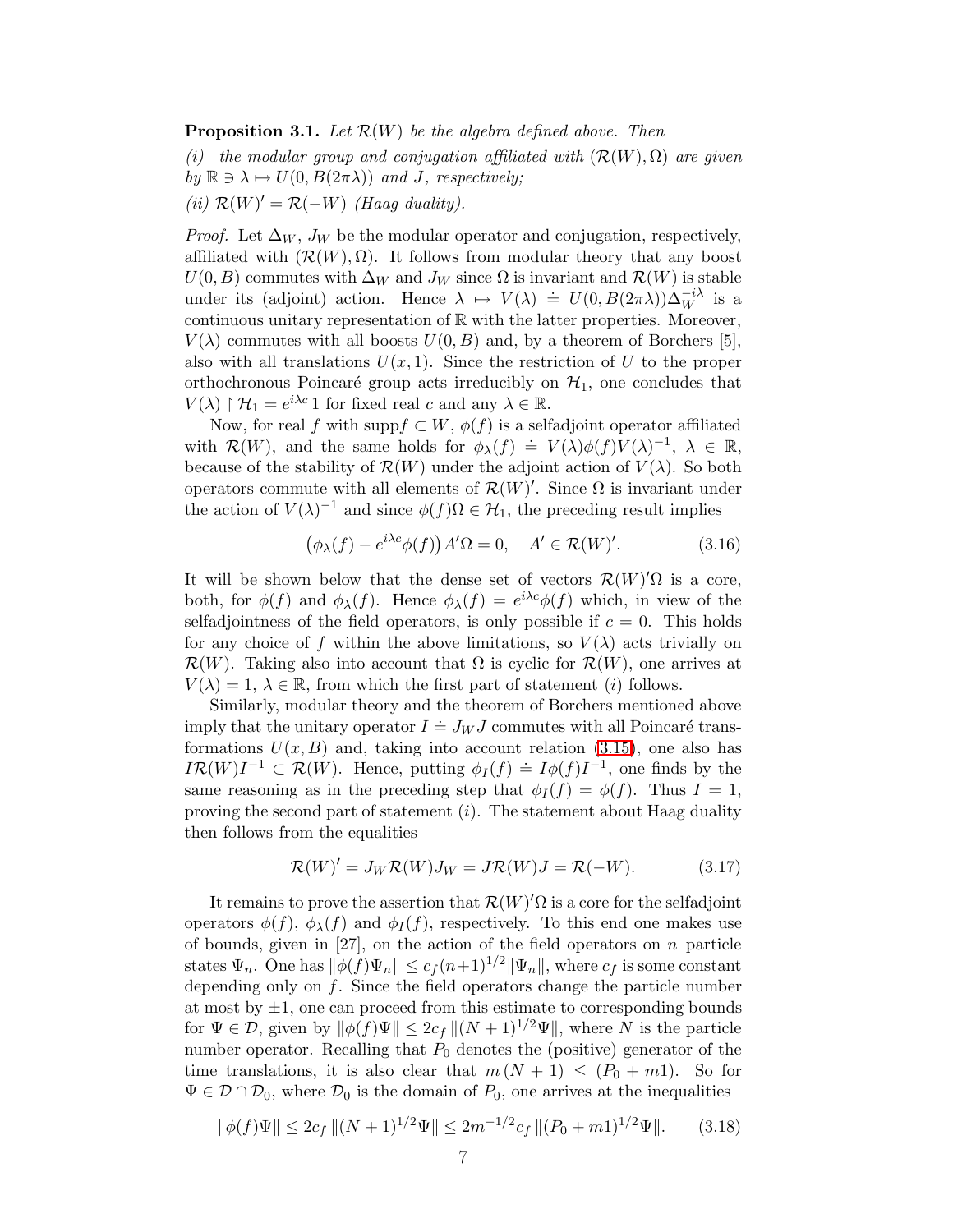It follows from this estimate by standard arguments that any core for  $P_0$  is also a core for the field operators  $\phi(f)$ . Since the unitary operators  $V(\lambda)$  and I in the preceding steps were shown to commute with the time translations, this domain property is also shared by the transformed field operators  $\phi_{\lambda}(f)$ and  $\phi_I(f)$ , respectively.

In order to complete the proof, one has only to show that  $\mathcal{R}(W)'\Omega \cap \mathcal{D}_0$ is a core for  $P_0$ . Now  $\mathcal{R}(W)$ ' $\Omega$  is mapped into itself by all translations  $U(x)$ ,  $x \in -W$ . Hence, taking into account the invariance of  $\Omega$  under translations, one finds that  $\tilde{f}(P)\mathcal{R}(W)'\Omega \subset \mathcal{R}(W)'\Omega \cap \mathcal{D}_0$  for any test function f with suppf  $\subset -W$ . But this space of functions contains elements f such that  $f(P)$  is invertible. Hence  $(P_0 \pm i1) \tilde{f}(P) \mathcal{R}(W)' \Omega \subset (P_0 \pm i1) (\mathcal{R}(W)' \Omega \cap \mathcal{D}_0)$ both are dense subspaces of  $H$ , proving the statement.  $\Box$ 

In view of the covariance properties of the net, it is apparent that analogous statements hold for all wedge algebras. Thus the only point left open in this reconstruction of a relativistic quantum field theory from scattering data is the question of whether the wedge algebras contain operators which can be interpreted as observables localized in finite spacetime regions, such as the double cones  $C_{x,y} \doteq (W + y) \cap (-W + x), x - y \in W$ . By Einstein causality, observables localized in  $C_{x,y}$  have to commute with all operators localized in the adjacent wedges  $W + x$  and  $-W + y$ . They are therefore elements of the algebra

$$
\mathcal{R}(C_{x,y}) \doteq \mathcal{R}(W+x)' \cap \mathcal{R}(-W+y)' = \mathcal{R}(-W+x) \cap \mathcal{R}(W+y). \quad (3.19)
$$

It follows from the properties of the wedge algebras established thus far that the resulting map  $\mathcal{C} \mapsto \mathcal{R}(C)$  from double cones to von Neumann algebras defines a local and Poincar´e covariant net on Minkowski space. So if the theory describes local observables, the algebras  $\mathcal{R}(C)$  are to be non–trivial.

<span id="page-7-0"></span>At this point the nuclearity condition formulated in Sec. 2 comes in. Knowing by the preceding proposition the explicit form of the modular operator affiliated with  $(\mathcal{R}(W), \Omega)$  and taking into account the invariance of  $\Omega$  under spacetime translations, we are led to consider, for given  $x \in W$ , the maps

$$
A \mapsto U(0, B(-i\pi/2)) U(x, 1) A\Omega, \quad A \in \mathcal{R}(W). \tag{3.20}
$$

Within the present context one then has the following more concrete version of Proposition [2.2.](#page-3-1)

#### **Proposition 3.2.** Let the maps [\(3.20\)](#page-7-0) be nuclear,  $x \in W$ . Then

(i) the net of wedge algebras has the split property;

(ii) for any open double cone  $C \subset \mathbb{R}^2$  the corresponding algebra  $\mathcal{R}(C)$  is isomorphic to the unique hyperfinite factor of type  $III_1$ . In particular it has cyclic and separating vectors.

So in order to establish the existence of local operators in the theory, one needs an estimate of the size of the set of vectors

<span id="page-7-1"></span>
$$
U(0, B(-i\pi/2)) U(x, 1) A\Omega, \quad A \in \mathcal{R}(W)_1,
$$
\n
$$
(3.21)
$$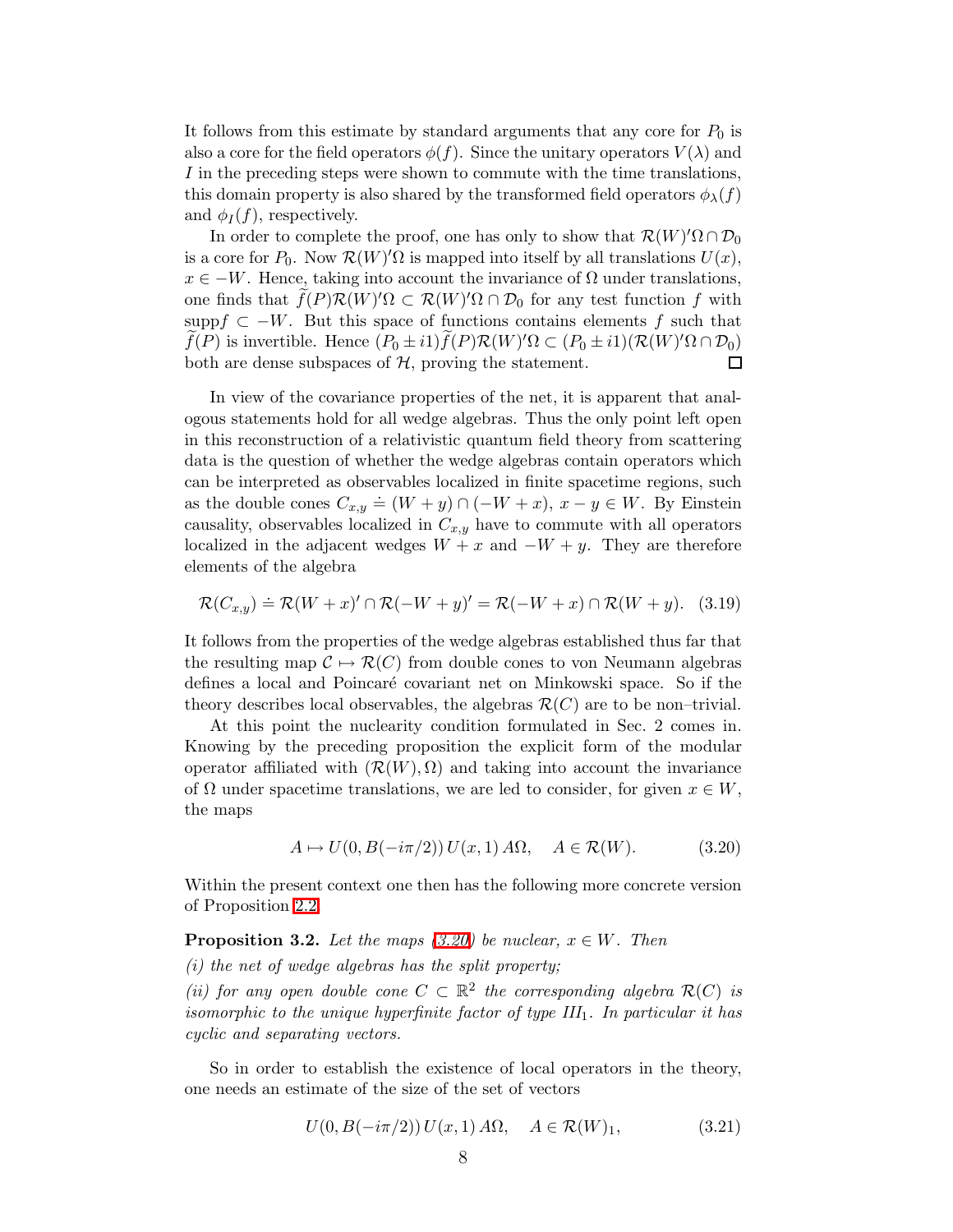*i.e.* the image of the unit ball  $\mathcal{R}(W)$ <sub>1</sub> under the action of the map [\(3.20\)](#page-7-0). We briefly indicate here the steps required in such an analysis which are similar to those carried out in [8] in an investigation of the Haag–Swieca compactness condition; a more detailed account of these results will be presented elsewhere.

Making use of the localization properties of the operators  $A \in \mathcal{R}(W)$ and the analyticity properties of the scattering function  $S_2$ , one can show that the  $n$ -particle wave functions

$$
\theta_1, \dots \theta_n \mapsto (A\Omega)_n(\theta_1, \dots \theta_n) \tag{3.22}
$$

extend, in the sense of distributions, to analytic functions in the domain  $0 < \text{Im } \theta_i < \pi, -\delta < \text{Im } (\theta_i - \theta_k) < \delta$ , where  $i, k = 1, \dots n$  and  $\delta$  depends on the domain of analyticity of the scattering function  $S_2$ . Thus the functions

<span id="page-8-1"></span>
$$
\theta_1, \dots \theta_n \mapsto (U(0, B(-i\pi/2)) \, A\Omega)_n(\theta_1, \dots \theta_n)
$$
  
=  $(A\Omega)_n(\theta_1 + i\pi/2, \dots \theta_n + i\pi/2)$  (3.23)

are analytic in the domain  $-\delta/n < \text{Im}\,\theta_i < \delta/n$ ,  $i = 1, \ldots n$ . As a matter of fact, if  $A \in \mathcal{R}(W)_1$ , the family of these functions turns out to be uniformly bounded (normal) on this domain. Taking also into account that  $U$  is a representation of the Poincaré group, one obtains for  $x \in W$  the equality

$$
U(0, B(-i\pi/2)) U(x, 1) A\Omega = e^{x_1 P_0 - x_0 P_1} U(0, B(-i\pi/2)) A\Omega,
$$
 (3.24)

<span id="page-8-0"></span>so the *n*–particle components of the vectors  $(3.21)$  have wave functions of the form

$$
\theta_1, \dots \theta_n \mapsto (U(0, B(-i\pi/2)) U(x, 1) A\Omega)_n (\theta_1, \dots \theta_n)
$$
  
=  $e^{m \sum_{k=1}^n (x_1 \operatorname{ch}(\theta_k) - x_0 \operatorname{sh}(\theta_k))} (A\Omega)_n (\theta_1 + i\pi/2, \dots \theta_n + i\pi/2).$  (3.25)

Since, for  $x \in W$ , the exponential factor gives rise to a strong damping of large rapidities, it follows from the preceding results that the wave functions  $(3.25)$  form, for  $A \in \mathcal{R}(W)_1$ , a bounded subset of the space of test functions  $\mathcal{S}(\mathbb{R}^n)$  and hence a nuclear subset of  $L^2(\mathbb{R}^n) = \mathcal{H}_n$ . Moreover, taking into account the spectral properties of  $(P_0, P_1)$ , relation [\(3.24\)](#page-8-1) combined with the estimate  $||U(0, B(-i\pi/2)) \cap \Omega|| \leq ||A||$  following from modular theory implies

$$
||(U(0, B(-i\pi/2)) U(x, 1) A\Omega)_n|| \le e^{n m(x_1+|x_0|)}, \quad A \in \mathcal{R}(W)_1.
$$
 (3.26)

So these norms tend rapidly to 0 for large  $n \in \mathbb{N}$  if  $x \in W$ . Combining these facts, one finds after a moments reflection that the sets [\(3.21\)](#page-7-1) are relatively compact in  $H$ , implying that the maps [\(3.20\)](#page-7-0) are compact. So they can be approximated with arbitrary precision by finite sums of maps of rank one. In order to prove that they are also nuclear, one needs more refined estimates, however.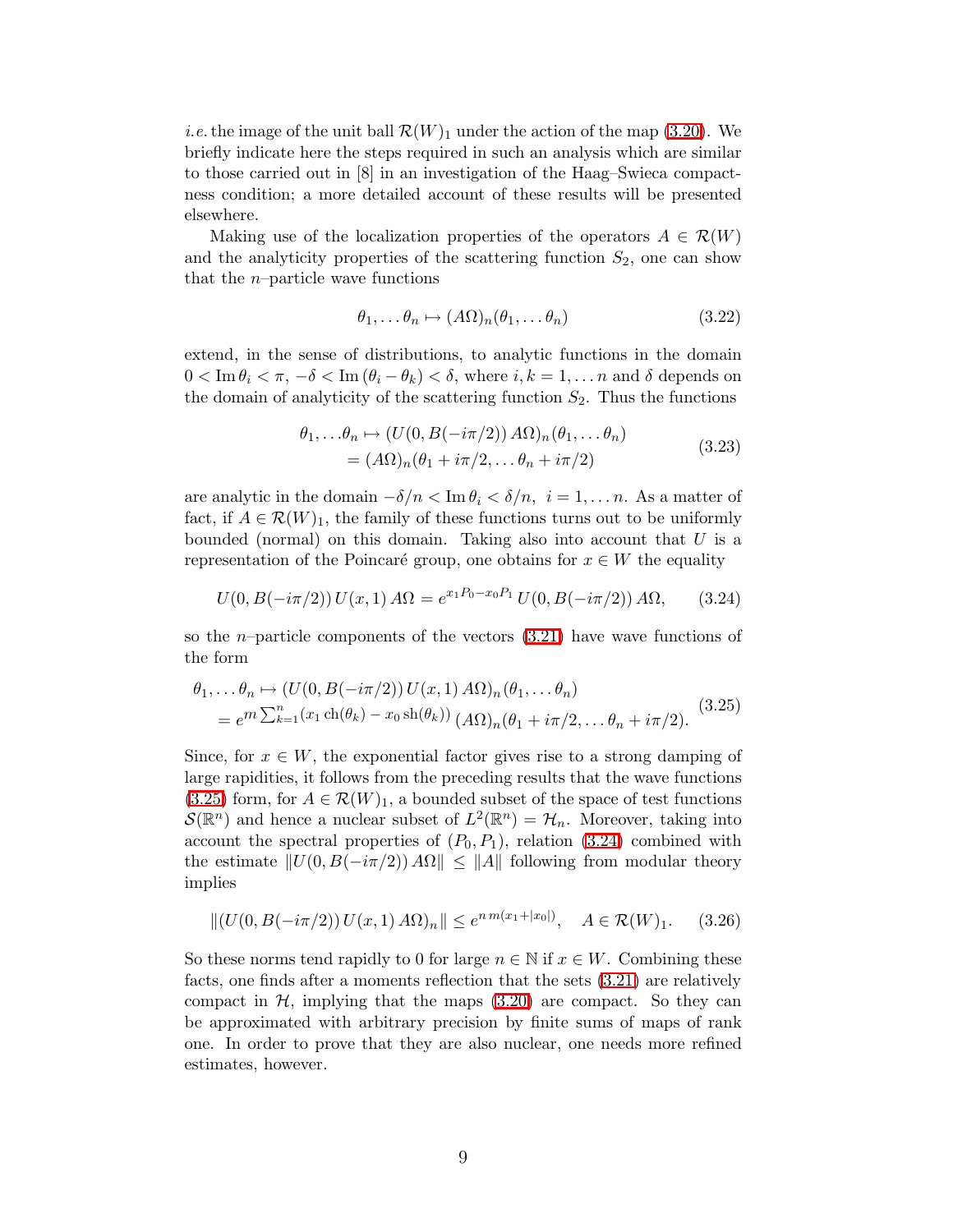### 4 An instructive example

In order to illustrate the quantitative estimates needed for the proof that the map [\(3.20\)](#page-7-0) is nuclear, we consider here the case of trivial scattering,  $S_2 = 1$ , *i.e.* the theory of a free massive Bose field  $\phi$ . There the combinatorial problems appearing in the analysis of the size of sets of the type [\(3.21\)](#page-7-1) have been settled in [15] and we shall make use of these results here.

We begin by recalling some well known facts: The restrictions of the field  $\phi$  and of its time derivative  $\phi$  to the time zero plane are operator valued distributions on the domain  $D$ . These time zero fields, commonly denoted by  $\varphi$  and  $\pi$ , satisfy canonical equal time commutation relations. If smeared with test functions h having support in the interval  $(-\infty, 0)$ , they generate the von Neumann algebra  $\mathcal{R}(W)$  and, applying them to the vacuum vector Ω, they create closed subspaces  $\mathcal{L}_{\varphi}(W)$ ,  $\mathcal{L}_{\pi}(W)$  of the single particle space  $\mathcal{H}_1$  given by

$$
\mathcal{L}_{\varphi}(W) = \{ \theta \mapsto \widetilde{h}(m \operatorname{sh}(\theta)) : \operatorname{supp} h \subset (-\infty, 0) \}^-,
$$
  

$$
\mathcal{L}_{\pi}(W) = \{ \theta \mapsto \operatorname{ch}(\theta) \widetilde{h}(m \operatorname{sh}(\theta)) : \operatorname{supp} h \subset (-\infty, 0) \}^-,
$$
(4.1)

where the tilde denotes Fourier transformation. We also consider the shifted subspaces  $\mathcal{L}_{\varphi}(W+x) \doteq U(x,1) \mathcal{L}_{\varphi}(W)$  and  $\mathcal{L}_{\pi}(W+x) \doteq U(x,1) \mathcal{L}_{\pi}(W)$ and denote the corresponding orthogonal projections by  $E_{\varphi}(W+x)$  and  $E_{\pi}(W+x)$ , respectively. After these preparations we are in a position to apply the results in [15, Thm. 2.1] which we recall here for the convenience of the reader in a form appropriate for the present investigation.

**Lemma 4.1.** Consider the theory with scattering function  $S_2 = 1$  and let  $E_{\varphi}(W+x)U(0, B(-i\pi/2))$  and  $E_{\pi}(W+x)U(0, B(-i\pi/2))$  be trace class operators with operator norms less than 1,  $x \in W$ . Then the sets [\(3.21\)](#page-7-1) are nuclear.

Thus the proof that the modular nuclearity condition is satisfied in the present theory reduces to a problem of spectral analysis in the single particle space  $\mathcal{H}_1$ . We first turn to the task of providing estimates of the norms of the operators appearing in the lemma.

Let  $\Phi_h \in \mathcal{L}_{\varphi}(W)$  be a vector with wave function  $\theta \mapsto \Phi_h(\theta) = h(m \operatorname{sh}(\theta)),$ where h is, as before, a test function with support in  $(-\infty, 0)$ . Because of these support properties,  $\Phi_h$  lies in the domain of all boosts  $U(0, B(\theta))$  for complex  $\theta$  with  $-\pi \leq \text{Im } \theta \leq 0$ . Furthermore, as  $\text{sh}(\theta + i\pi) = \text{sh}(-\theta)$ , one has  $(U(0, B(-i\pi))\Phi_h)(\theta) = h(m \, \text{sh}(-\theta)) = \Phi_h(-\theta)$ . But this implies  $||U(0, B(-i\pi)) \Phi_h|| = ||\Phi_h||$  and consequently  $||U(0, B(-i\pi/2)) \Phi_h|| \le ||\Phi_h||$ . Making use now of the properties of the representation  $U$ , one obtains the estimate,  $x \in W$ ,

$$
||U(0, B(-i\pi/2)) U(x, 1) \Phi_h|| = ||e^{x_1 P_0 - x_0 P_1} U(0, B(-i\pi/2)) \Phi_h||
$$
  
\n
$$
\leq e^{m(x_1 + |x_0|)} ||U(0, B(-i\pi/2)) \Phi_h|| \leq e^{m(x_1 + |x_0|)} ||U(x, 1) \Phi_h||.
$$
 (4.2)

Since  $\Phi_h$  was arbitrary within the above limitations and  $(x_1 + |x_0|)$  is negative, this yields the norm estimate  $||U(0, B(-i\pi/2)) E_{\varphi}(W+x)|| < 1, x \in W$ .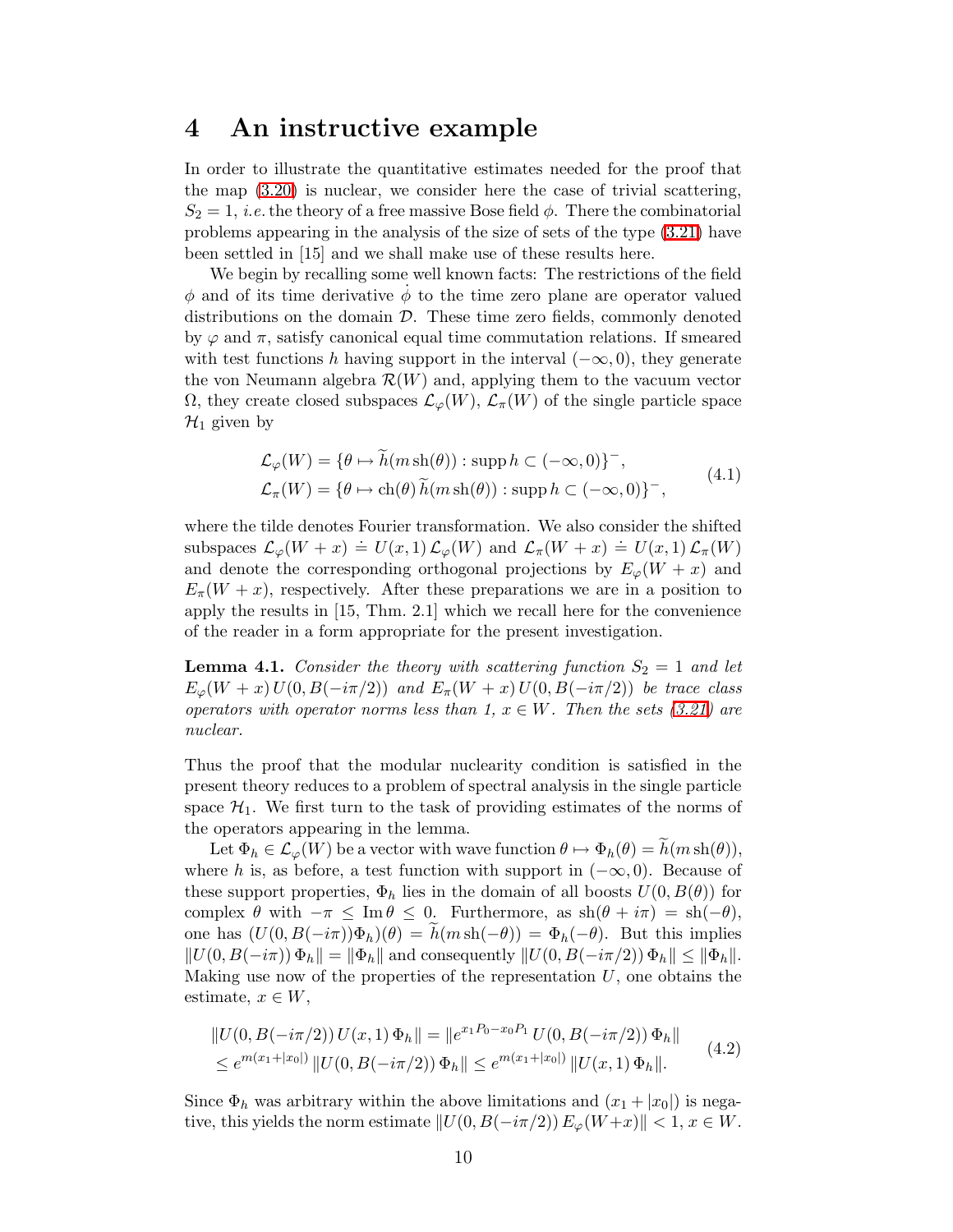But the adjoint operator  $E_{\varphi}(W+x)U(0, B(-i\pi/2))$  has the same norm, so the desired bound follows. In a similar manner one can show that the operator  $E_{\pi}(W+x)U(0, B(-i\pi/2))$  also has norm less than 1.

It remains to establish the trace class property of these operators. To this end we consider the restriction of the operator  $U(0, B(-i\pi/2))U(x, 1)$ ,  $x \in W$ , to the subspaces  $\mathcal{L}_{\varphi}(W)$  and  $\mathcal{L}_{\pi}(W)$ , respectively. Let, as before,  $\Phi_h \in \mathcal{L}_{\varphi}(W)$ , then

$$
(U(0, B(-i\pi/2)) U(x, 1) \Phi_h)(\theta) = e^{x_1 p_0(\theta) - x_0 p_1(\theta)} \Phi_h(\theta + i\pi/2).
$$
 (4.3)

<span id="page-10-0"></span>Making use of the analyticity and boundedness properties of  $\theta \mapsto \Phi_h(\theta)$  and the fact that  $\Phi_h(\theta + i\pi) = \Phi_h(-\theta)$ , one can represent  $\Phi_h(\theta + i\pi/2)$  by a Cauchy integral,

$$
\Phi_h(\theta + i\pi/2) = \frac{1}{2\pi i} \int d\theta' \left\{ \frac{1}{\theta' - \theta - i\pi/2} + \frac{1}{\theta' + \theta - i\pi/2} \right\} \Phi_h(\theta'). \quad (4.4)
$$

Next, for  $x \in W$ , let  $X_{\varphi}$  be the operator on  $\mathcal{H}_1$  with kernel

$$
X_{\varphi}(\theta,\theta') = \frac{1}{2\pi i} e^{x_1 p_0(\theta) - x_0 p_1(\theta)} \left\{ \frac{1}{\theta' - \theta - i\pi/2} + \frac{1}{\theta' + \theta - i\pi/2} \right\}.
$$
 (4.5)

Being the sum of products of multiplication operators in rapidity space, respectively its dual space, which are bounded and rapidly decreasing, it is apparent that  $X_{\varphi}$  is of trace class. Moreover, by the preceding results,  $U(0, B(-i\pi/2)) E_{\varphi}(W+x) = X_{\varphi} E_{\varphi}(W) U(x, 1)^{-1}$ . Since the trace class operators form a \*–ideal in  $\mathcal{B}(\mathcal{H}_1)$ , if follows that  $U(0, B(-i\pi/2)) E_{\varphi}(W+x)$ and its adjoint  $E_{\varphi}(W+x)U(0, B(-i\pi/2))$  are of trace class.

By a similar argument one can also establish the trace class property of  $E_{\pi}(W+x)U(0, B(-i\pi/2))$ , the only difference being that for vectors  $\Phi_h \in \mathcal{L}_{\pi}(W)$  with wave functions  $\theta \mapsto \Phi_h(\theta) = \text{ch}(\theta) h(m \text{ sh}(\theta))$  one now has  $\Phi_h(\theta + i\pi) = -\Phi_h(-\theta)$ . As a consequence, the sum in relation [\(4.4\)](#page-10-0) turns into a difference, but this does not affect the conclusions. So the following statement has been proven.

**Proposition 4.2.** In the theory with scattering function  $S_2 = 1$ , the sets [\(3.21\)](#page-7-1) and corresponding maps

$$
A \mapsto U(0, B(-i\pi/2)) U(x, 1) A\Omega, \quad A \in \mathcal{R}(W). \tag{4.6}
$$

are nuclear,  $x \in W$ .

We thus have verified in the present model the modular nuclearity condition for wedge algebras with all of its consequences. In particular, the wedge algebras have the split property. Although the latter fact was known before [29], there did not yet exist a proof in the literature.

By similar arguments one can also treat the theory with scattering function  $S_2 = -1$ , *i.e.* the theory of a (non–local) free massive Fermi field. There one expects that the sets [\(3.21\)](#page-7-1) are somewhat smaller than in the present case because of the Pauli principle. It is even more challenging, however, to provide a quantitative estimate of the size of the sets [\(3.21\)](#page-7-1) in theories with generic scattering function. This problem will be tackled elsewhere.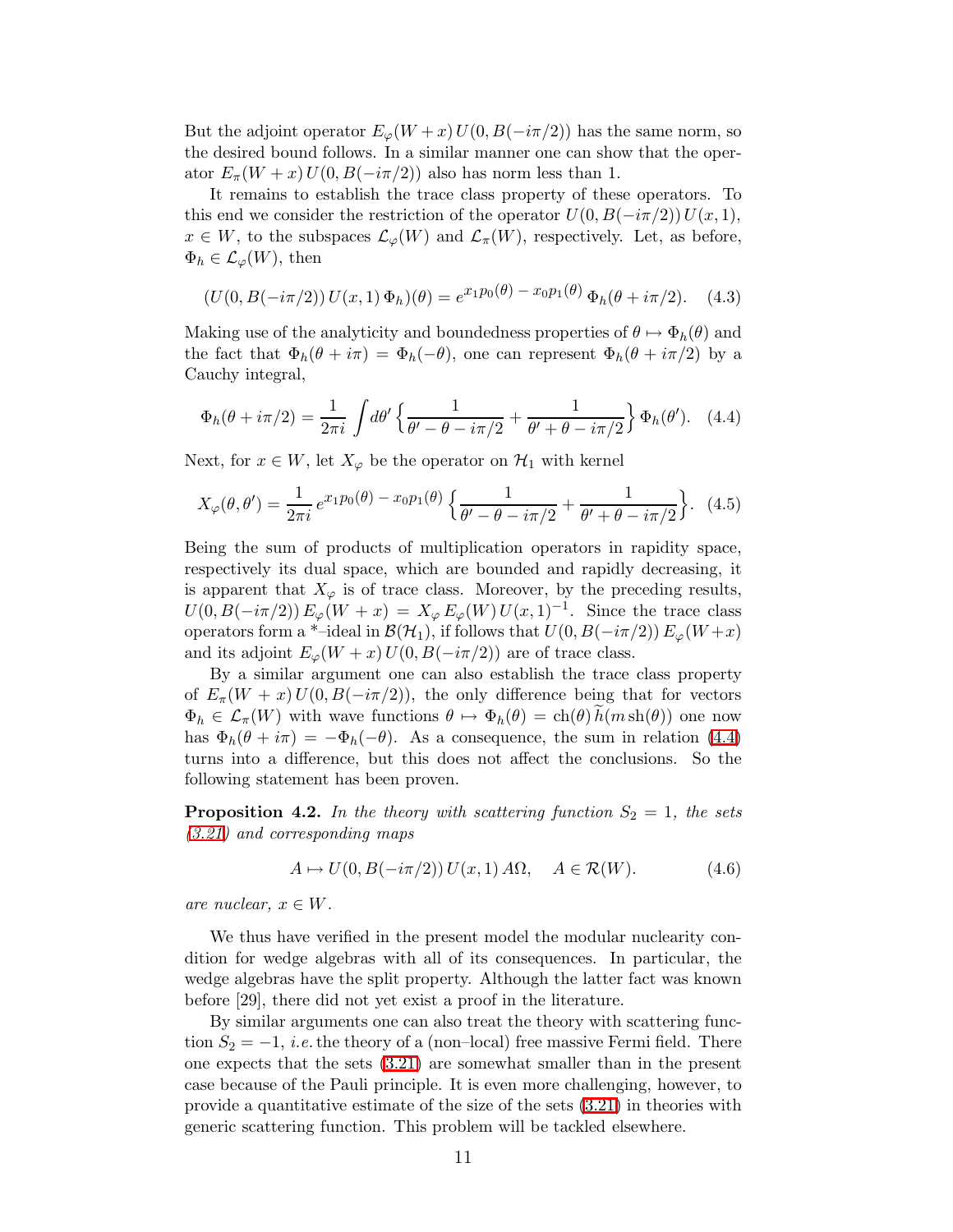# 5 Conclusions

Within the algebraic setting of quantum field theory, we have presented a method which allows one to decide whether algebras affiliated with wedge shaped regions in two–dimensional Minkowski space contain compactly localized operators. This method seems to be particularly useful for proving the existence of local operators in theories with factorizing S–matrix. It is thus complementary to the formfactor program, where one tries to exhibit such operators explicitly by solving an infinite system of equations.

The upshot of the present investigation is the insight that the basic algebraic problem of checking locality, which amounts to computing relative commutants, can be replaced by an analysis of spectral properties of representations of the Poincaré group. There exist other methods by which the crucial intermediate step in our argument, the proof of the split property of wedge algebras, could be accomplished [10,13,16,18,19,30]. But the present approach requires less a priori information about the underlying theory and also seems better managable in concrete applications. Moreover, in view of the fact that it relies only on the modular structure, it is applicable to theories on arbitrary spacetime manifolds.

It is apparent, however, that the split property of wedge algebras is in general an unnecessarily strong requirement if one is merely interested in the existence of compactly localized operators. As a matter of fact, it follows from an argument of Araki that it cannot hold in more than two spacetime dimensions, cf. [10, Sec. 2]. It would therefore be desirable to establish less stringent conditions which still imply that the relative commutant fixed by a given inclusion of von Neumann algebras is non–trivial. The present results seem to suggest that this information is encoded in spectral properties of the corresponding modular operators, but a clarification of this point requires some further analysis.

An appropriately weakened condition which would allow one to establish the existence of local operators in non–local algebras also in higher dimensions would have several interesting applications. This existence problem was recently met in the context of theories of massless particles with infinite spin [33], for example. It also appears in the algebraic approach to the construction of theories of particles with anyonic statistics [32] and the construction of nets of wedge algebras from information on the modular data [6, 14, 25, 39, 40]. A solution of this problem would thus be a major step in the algebraic approach to constructive problems in local quantum physics.

# Acknowledgements

We would like to thank the Deutsche Forschungsgemeinschaft for financial support.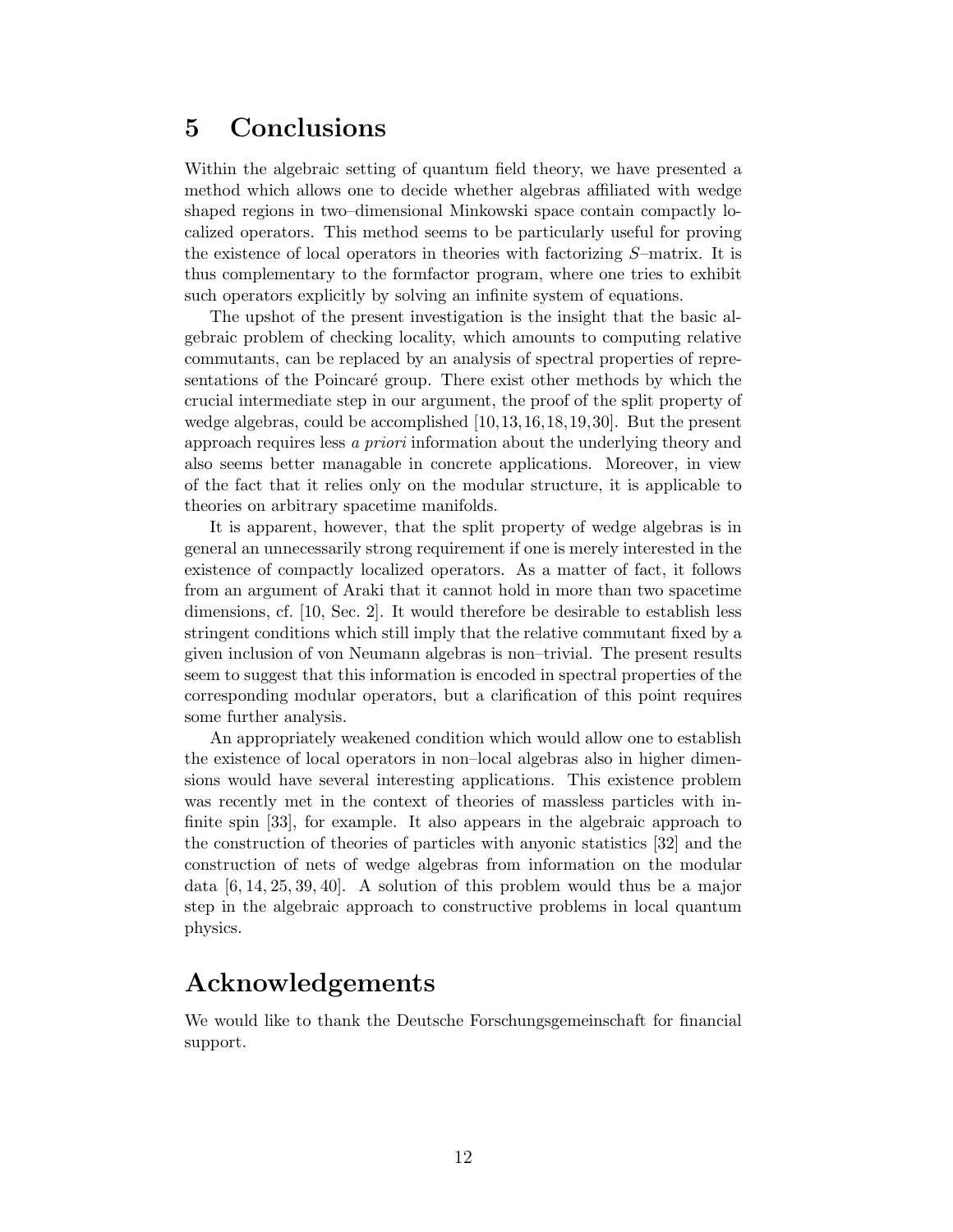## References

- [1] H. Babujian, A. Fring, M. Karowski and A. Zapletal, Exact formfactors in integrable quantum field theories: The sine-Gordon model, Nucl. Phys. B 538 (1999) 535 [arXiv[:hep-th/9805185\]](http://arxiv.org/abs/hep-th/9805185).
- [2] H. Babujian and M. Karowski, Exact form factors in integrable quantum field theories: The sine-Gordon model. II, Nucl. Phys. B 620 (2002) 407 [arXiv[:hep-th/0105178\]](http://arxiv.org/abs/hep-th/0105178).
- [3] B. Berg, M. Karowski and P. Weisz, Construction of Green functions from an exact S matrix, Phys. Rev. D 19 (1979) 2477.
- [4] J.J. Bisognano and E.H. Wichmann, On the duality condition for a hermitian scalar field, J. Math. Phys. 16 (1975) 985.
- [5] H.-J. Borchers, The CPT theorem in two-dimensional theories of local observables, Commun. Math. Phys. 143 (1992) 315.
- [6] H.-J. Borchers, On revolutionizing quantum field theory with Tomita's modular theory, J. Math. Phys. 41 (2000) 3694.
- [7] H. J. Borchers, D. Buchholz and B. Schroer, Polarization-free generators and the S-matrix, Commun. Math. Phys. 219 (2001) 125 [arXiv[:hep-th/0003243\]](http://arxiv.org/abs/hep-th/0003243).
- [8] J. Bros, A proof of Haag-Swieca's compactness property for elastic scattering states, Commun. Math. Phys. 237 (2003) 289.
- [9] R. Brunetti, D. Guido and R. Longo, Modular localization and Wigner particles, Rev. Math. Phys. 14 (2002) 759 [arXiv[:math-ph/0203021\]](http://arxiv.org/abs/math-ph/0203021).
- [10] D. Buchholz, Product states for local algebras, Commun. Math. Phys. 36 (1974) 287.
- [11] D. Buchholz, C. D'Antoni and K. Fredenhagen, The universal structure of local algebras, Commun. Math. Phys. 111 (1987) 123.
- [12] D. Buchholz, C. D'Antoni and R. Longo, Nuclear maps and modular structures. 1: General properties, J. Funct. Anal. 88 (1990) 233.
- [13] D. Buchholz, C. D'Antoni and R. Longo, Nuclear maps and modular structures. 2. Applications to quantum field theory, Commun. Math. Phys. 129 (1990) 115.
- [14] D. Buchholz, O. Dreyer, M. Florig and S. J. Summers, Geometric modular action and spacetime symmetry groups, Rev. Math. Phys. 12 (2000) 475 [arXiv[:math-ph/9805026\]](http://arxiv.org/abs/math-ph/9805026).
- [15] D. Buchholz and P. Jacobi, On the nuclearity condition for massless fields, Lett. Math. Phys. 13 (1987) 313.
- [16] D. Buchholz and E.H. Wichmann, Causal independence and the energy level density of states in local quantum field theory, Commun. Math. Phys. 106 (1986) 321.
- [17] O.A. Castro-Alvaredo and A. Fring, Mutually local fields from form factors, Int. J. Mod. Phys. B 16 (2002) 1915 [arXiv[:hep-th/0112097\]](http://arxiv.org/abs/hep-th/0112097).
- [18] C. D'Antoni and K. Fredenhagen, Charges in space like cones, Commun. Math. Phys. 94 (1984) 537.
- [19] C. D'Antoni and R. Longo, Interpolation by type I infinity factors and the flip automorphism, J. Funct. Anal. 51 (1983) 361.
- [20] J. Dixmier and O. Marechal, Vecteurs totalisateurs dùne algèbre de von Neumann, Commun. Math. Phys. 22 (1971) 44.